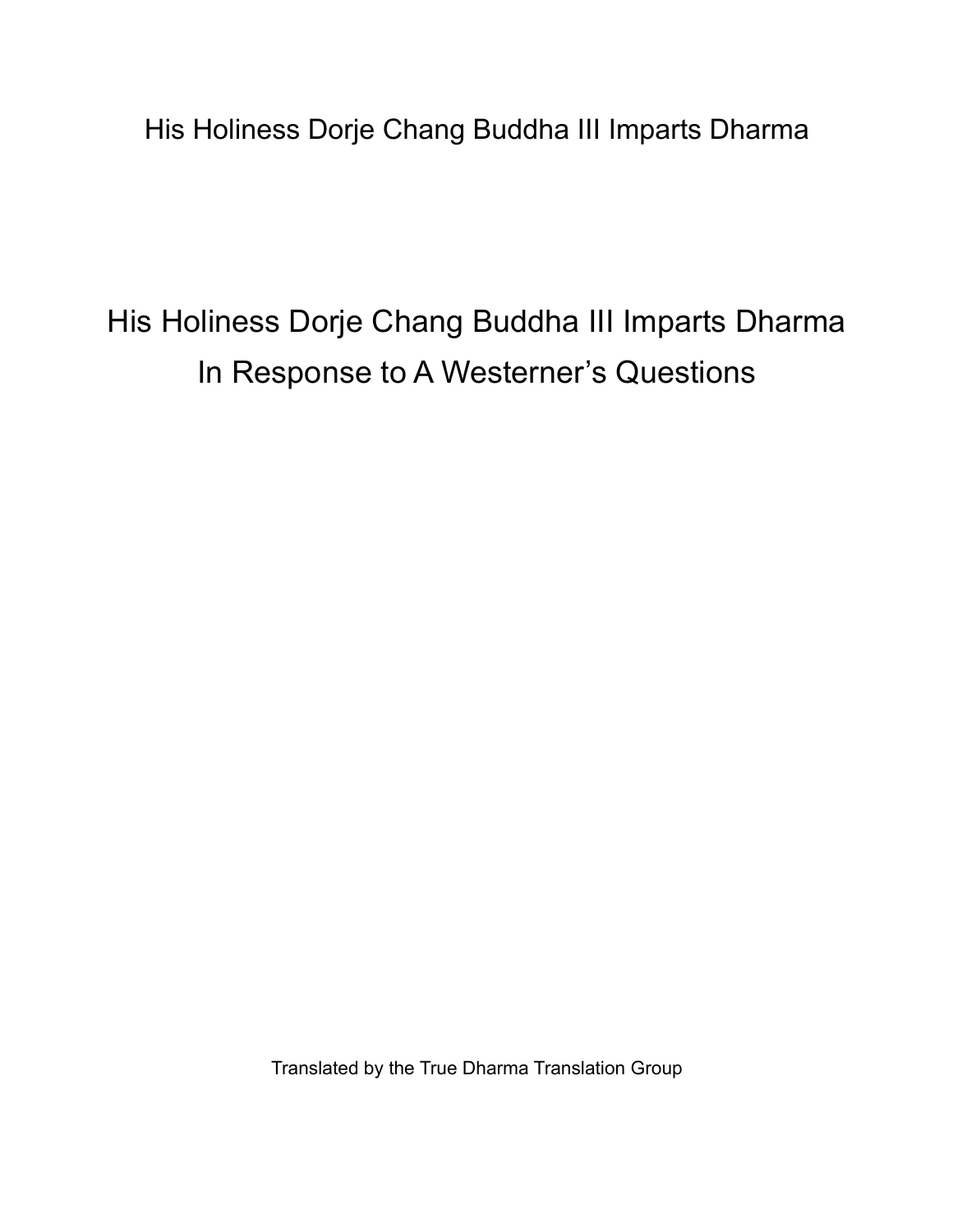## **Translators' Notes**

All of us in the True Dharma Translation Group express our profound gratitude to His Holiness Dorje Chang Buddha III for giving us the opportunity to translate this Dharma Discourse from Chinese into English. However, His Holiness Dorje Chang Buddha III has neither read nor acknowledged the correctness of the current translation.

This translation is based on a transcription of the audio recording of this Dharma Discourse. Since the Buddhist disciples, who transcribed the audio recording into Chinese text are from different countries and regions, might not have been familiar with colloquial words or dialects used in the Dharma Discourse, there might be errors in the transcript. The footnotes were not in the original Chinese transcript and were added by us as supplementary information to the translation.

Due to the limited abilities of the translation group, despite our having made the best effort, there are bound to be errors in this English translation. We beseech His Holiness Dorje Chang Buddha III and all Buddhas and Bodhisattvas to absolve us of the sins of making any mistakes in this translation.

Therefore, this English translation is only intended to be used as a reference while you are respectfully listening to the audio recording of the Dharma Discourse. If anyone has any suggestions for the current translation to be improved, you are very welcome to let us know.

Only the audio recordings of the Dharma imparted by His Holiness Dorje Chang Buddha III and the Buddhist books authored by His Holiness Dorje Chang Buddha III that are published by authorized publishing houses can be considered official.

> True Dharma Translation Group May 22, 2022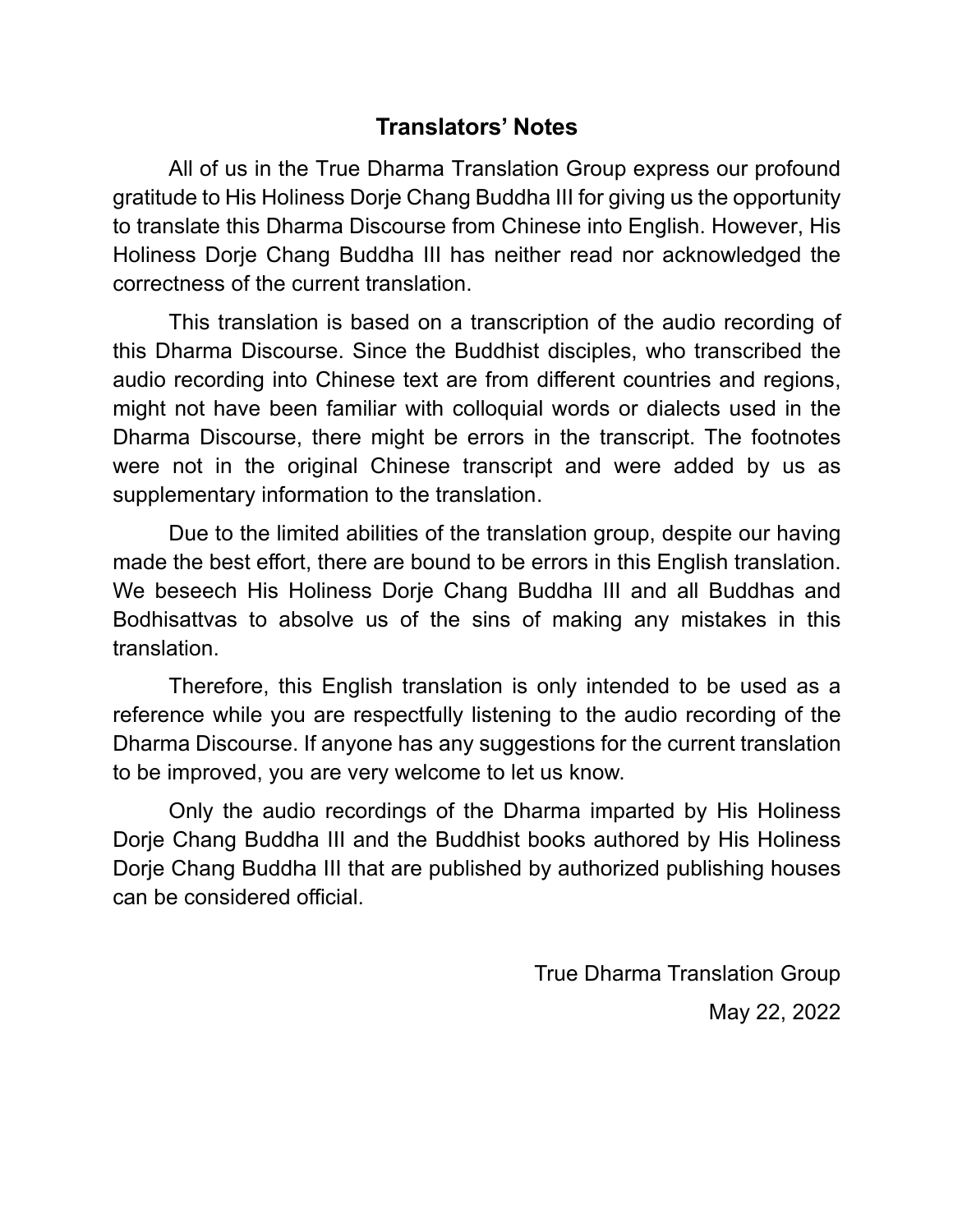## His Holiness Dorje Chang Buddha III Imparts Dharma in Response to a Westerner's Questions

First of all, you have to be clear about a fundamental concept before you can understand where you will go after you die if you will not be returning to this world.

I have just now said that within the universe, this Planet Earth on which we live is a minuscule world that can be likened to a tiny dust particle. In the universe, there are countless worlds like this on which there are living beings. There is an uncountable and unknown number of such worlds. When I say "this world," I am referring to this human world. There are also countless living beings in this human world. It is stated in Buddhist Sutras that there are six realms of living beings: heavenly beings, asuras, human beings, animals, hungry ghosts, and hell beings. That is in fact only a rough idea. In truth, living beings are not limited to these six realms. Some living beings cannot be classified into any of these six realms. They do not fit into any categories in the Sutras. The term "living being" means any being that is alive.

(Translator: He said he doesn't understand why the human beings in this world are all evil.)

I will tell you, but first, I must make things clear, so you can understand what I say.

This has to do with causality. All living beings are inter-connected through causality. All the myriad phenomena are results of causality. "Causality" means that when a cause is planted, there will be an effect. Do you know what cause and effect are?

(Translator: He said it means what one plants is what one gets. But to him, this kind of reasoning does not make sense.)

I tell you this: Since beginningless time, the causality of these living beings has formed a kind of shared karma  $\#\ddot{\ddot{*}}$ . Hence, they are all living in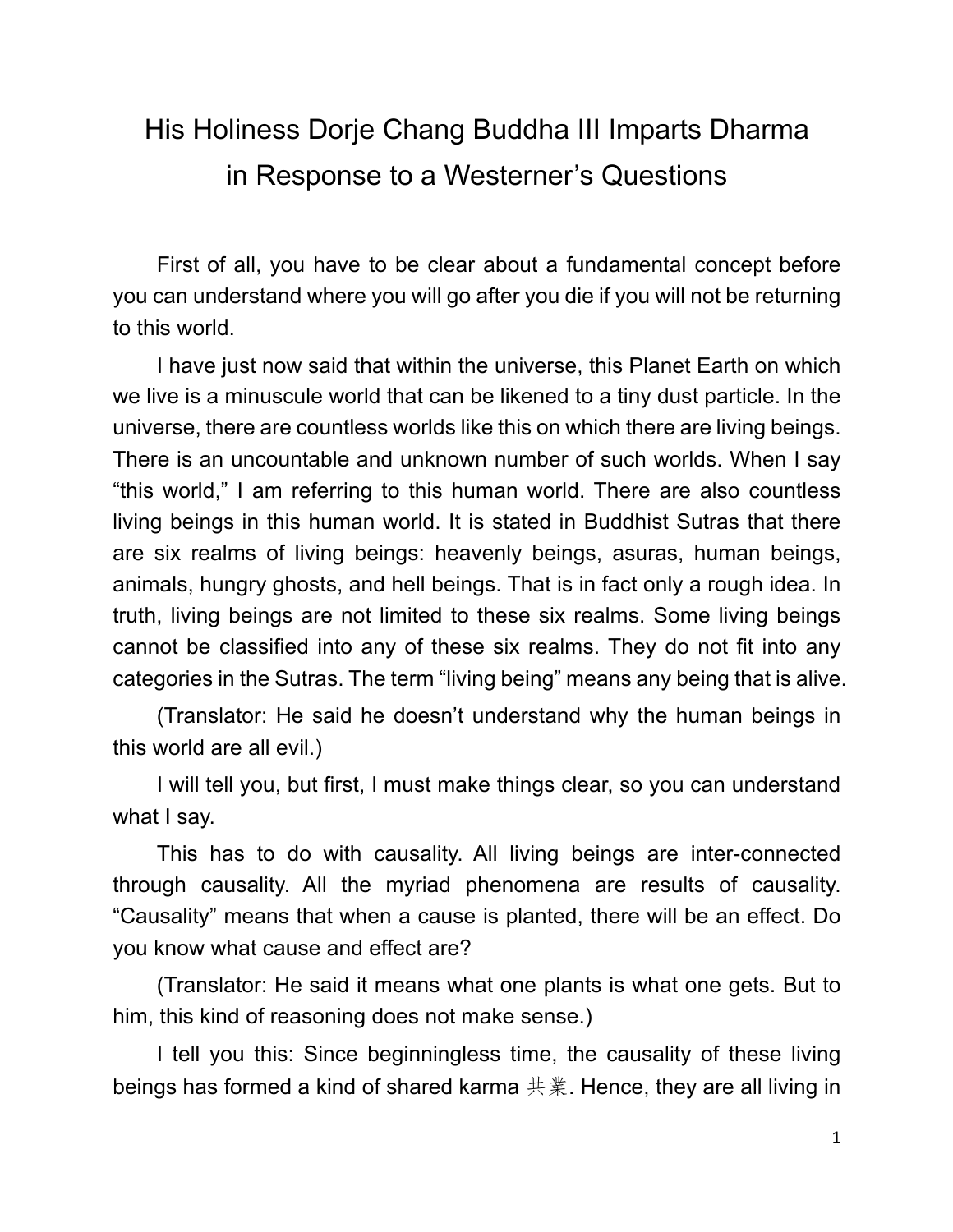this world. They share the same kind of karmic force, a collective karma. They have the same kinds of retributions: Living beings with good retributions, bad retributions, and equivalent retributions have converged here at the same time. There are, of course, good karma as well as bad karma.

(Translator: He asks if that means yin and yang.)

No. Causality works like this. For example: When someone has committed a certain kind of bad deed many times and other people also tend to commit the same kind of bad deed, then they have become more alike. People who have performed a certain kind of good deed become akin to those who have performed the same kind of good deed. They have accumulated the same karma and, due to their similarities, they become the same kind of people. Living beings have all developed their own characteristics and nature. They have formed their own kind of personalities and nature. Collectively, they all have the same kind of nature. What is meant by "nature" is their attitude, conduct, personality, and whether they are good or evil. They gravitate toward one another. This is meant by "People of the same kind come together" or "Birds of a feather flock together."

Those of you who understand English should help with the translating. If the translation is incorrect, other people must speak up. Otherwise, this is not the conduct of a Buddhist disciple.

For example, not everyone on Planet Earth is evil. Whether someone is good, or evil, is their own making. It is their own mentality and conduct that cause other people to perceive them as good or evil. People may have very bad qualities, but they may also have very good qualities. Why? They are living beings. As I just said, different living beings have different nature.

For example, if one becomes a pig, pigs like to mingle with pigs. Dogs like to mingle with dogs. Wolves like to mingle with wolves. Cats innately only mingle with cats. They like to catch mice and that is their nature. Dogs are born to protect their masters. That is why whenever dogs see strangers approaching, they like to bark and want to attack them. By nature, wolves,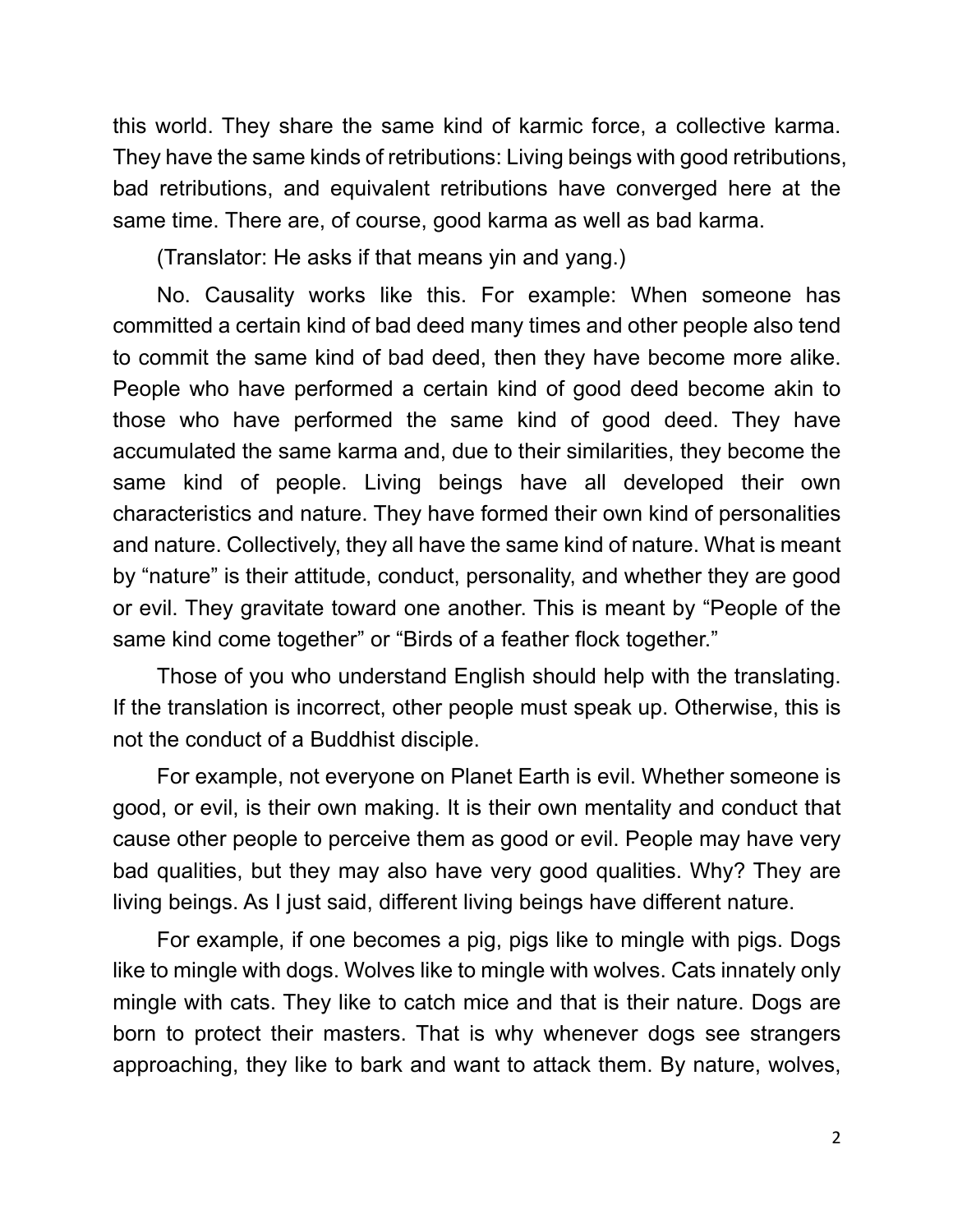tigers, and leopards are carnivorous, and so are coyotes, they also like to eat kittens or puppies.

(Translator: He said that animals are not evil.)

No. Animals are just like human beings. You cannot say all human beings are evil either. There are many people who are very good, but there are also evil people.

(Translator: He said he believes that. But he thinks that in the present era, there are relatively more evil people.)

I will talk about that. Listen to me.

Why are human beings more formidable than other animals? I cannot say that they are evil, they are formidable. Why are human beings more terrifying than other animals? Because human beings have higher intelligence, they can develop many ideas that animals cannot. For example, human beings can easily build houses and install lighting because of their high intelligence. Animals are unable to do such things. Why do human beings have such high intelligence? Because they have accumulated abundant merit throughout many lifetimes for many eons, and eventually they have become human beings.

Since human beings are highly intelligent, they can conceive many good and bad ideas. Naturally, they tend to do many things that do not accord with Buddha Dharma and thereby become manifestly evil. To put it plainly, animals are very simple-minded. Therefore, they are unable to conceive many ideas. But in fact, their minds can also be evil. It is just that they are unable to think of ways to contend with human beings.

Now I will talk about why living beings, including humans, have become the way they are. It is due to their greed, aversion, ignorance, craving<sup>1</sup>, joy, anger, sorrow, and comfort. It is also the result of their attachment to gain, loss, disrepute, fame, praise, blame, pain, and pleasure. All these are caused

<sup>&</sup>lt;sup>1</sup> "Craving" is "trṣṇā" in Sanskrit.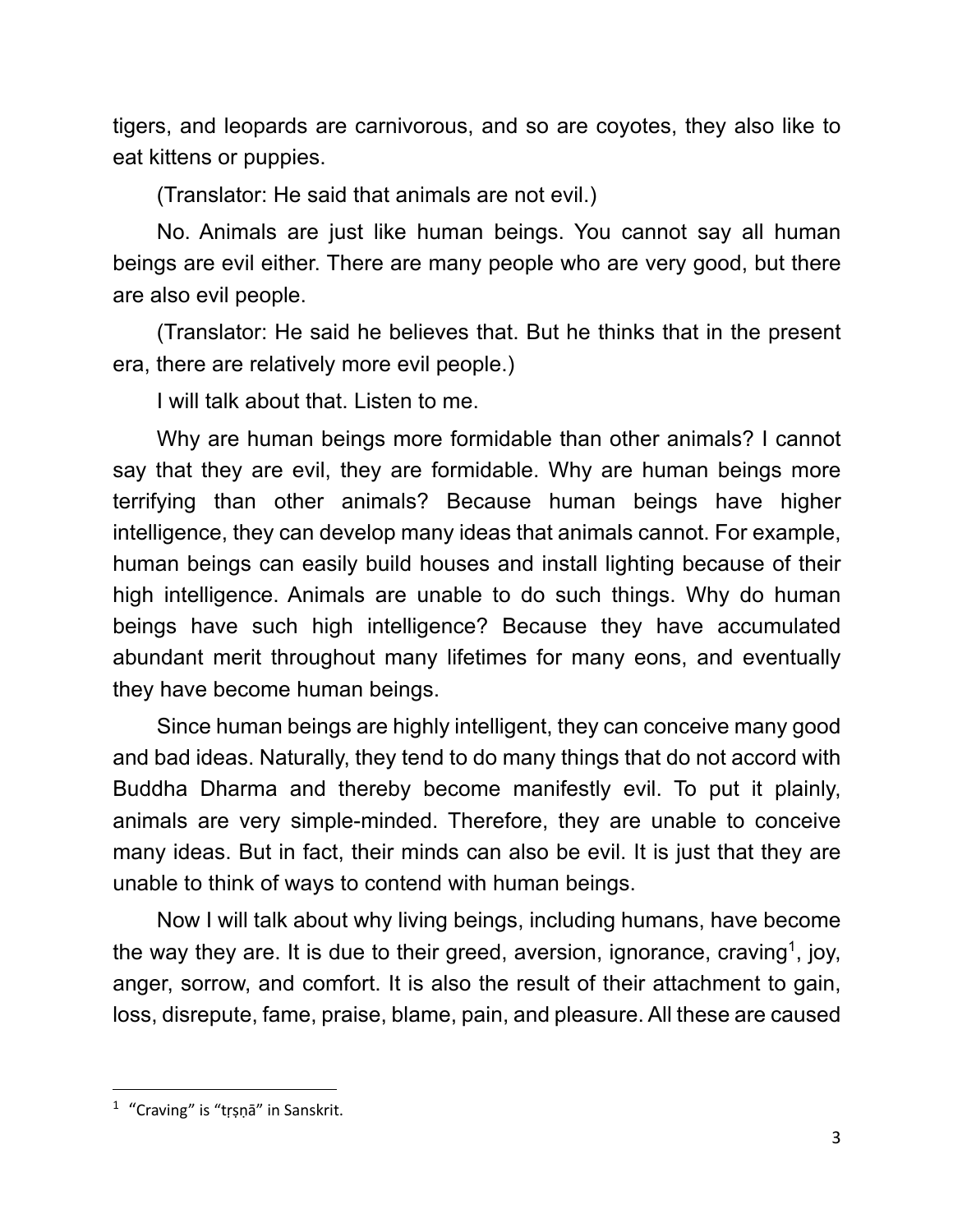by their five aggregates<sup>2</sup> being attached to the five sense objects  $\overline{A}$  . Simply speaking, this is because they want benefits and happiness for themselves. For the sake of their own benefits and happiness, they become attached to self. They are so determined to have all the good things for themselves that they take other people's good things for themselves. That is evil.

To achieve all kinds of successes for themselves, they completely ignore everyone else. That's why they are evil. The most crucial issue is their selfattachment. Attachment to self means wanting everything for oneself. They begin to fight for benefit, contend for power, rights, jobs, and everything that is favorable to them. Since human beings have high intelligence, they can develop many ideas and methods to get what they want. That's why they are evil.

The purpose of learning from Buddha is to care for and help other people, care for all living beings, and not to contend for other people's possessions. Only in this way can we become a great person of no attachment. In return, you will be highly respected by others. People will consider you a wonderful and remarkable person. That's why when learning from Buddha to cultivate ourselves, first, we must not plant the wrong causes. Then, the effects we reap will be good.

As to your earlier question about where you will go after you die if you will not be returning to this world, that is not something for you to decide. Whether you return to this world or not isn't up to you. Based on the causes you have planted, you will be dragged by causality into a particular realm. That's why I cannot answer your question regarding where you will go if you will not be returning to this world. Suppose you have intense aversion in your mind, and you are unforgivingly determined to completely ruin someone. A person with such an inconceivably intense hatred in their mind would normally go to the hell realm first, and eventually transition to the asura realm

 $2$  "Aggregate" is "skandha" in Sanskrit, "<br>
om Thinese.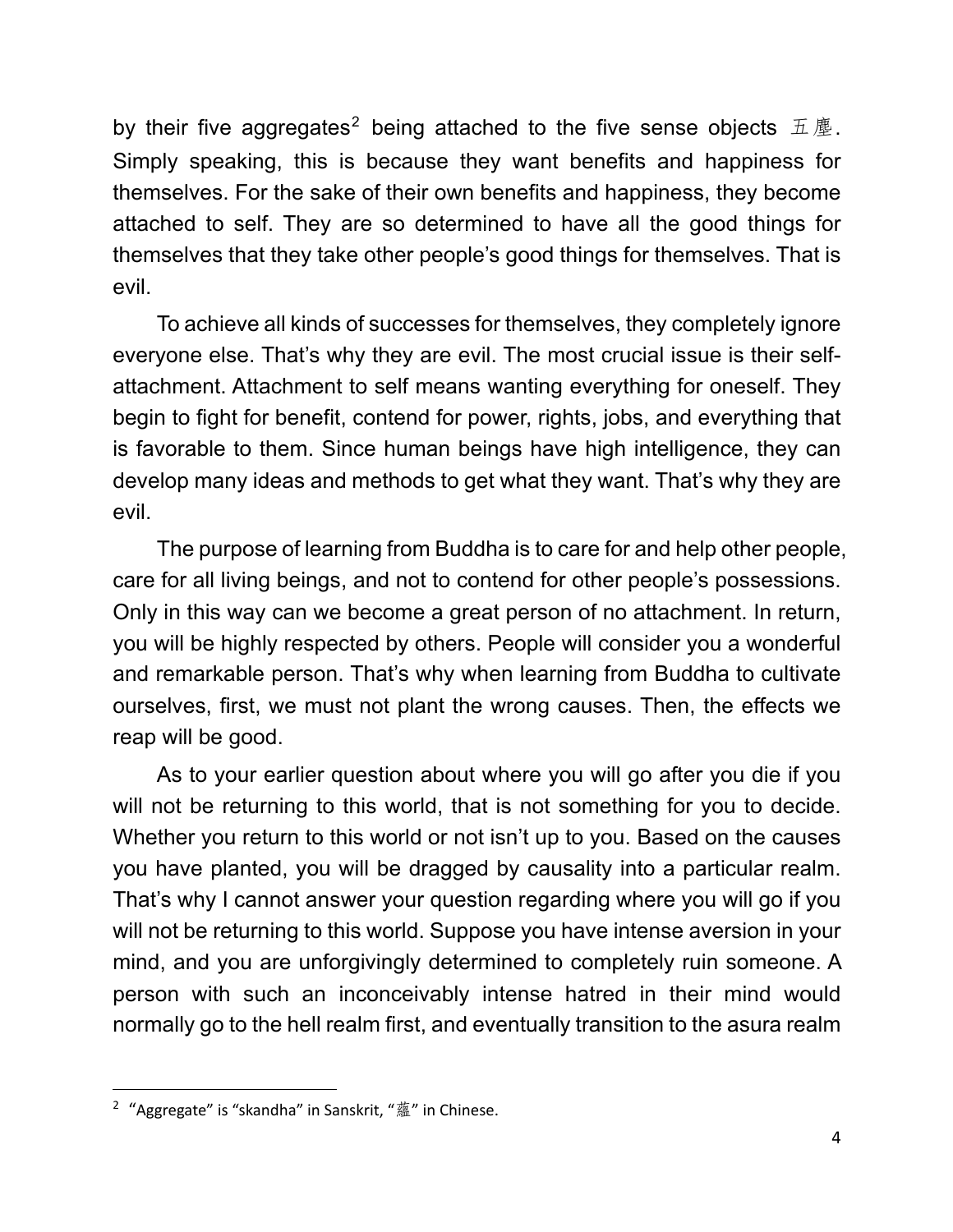because their karmic forces will drag them there. They will be in the same realm and become the same kind of beings as asuras based on their nature.

I have given you the answer regarding where you will go. You will be transmigrated to wherever your karmic force takes you. When will you be transmigrated? After you stop breathing, you will enter the intermediate state 中陰<sup>3</sup> and that is when you will be transmigrated. What is the "intermediate" state"? That's when a person has stopped breathing and can no longer move. Your body becomes cold, your blood stops circulating, and your heart stops beating completely. Simply speaking, you have died, but at that time, your consciousness continues to exist.

What is "consciousness"? Consciousness is what is behind your thinking. It is behind the mind consciousness<sup>4</sup> with which you think. After a person dies, their consciousness remains unchanged and continues to exist. Some people say that there is nothing left after a person dies. This is a serious misconception. Consciousness does not perish and continues to exist. Just like when you fall asleep at night, and you dream. When you dream, you also go into a state where you enter a certain place and do certain things. You also have feelings. You might even laugh, cry, or feel sad, but your body hasn't moved at all. Why? It is because after you fell asleep in your own bed, your consciousness has gone somewhere else.

After a person dies, their consciousness floats in boundless space. They have no form and are not impeded by anything. When the consciousness encounters a mountain, they can go right through the mountain. When they encounter an empty space, they can instantly levitate to that space. When they encounter an ocean, they can walk on water. They cannot be obstructed by anything. But they do not know that they have already died, because they are dull-minded in that time. After one to three days of being in such a state, they will suddenly realize that they have already died. They then think:

<sup>&</sup>lt;sup>3</sup> "Intermediate state" is "antarābhava" in Sanskrit, "bar-do" in Tibetan, also called the "transitional existence."

<sup>&</sup>lt;sup>4</sup> "Mind consciousness" is "manovijñāna" in Sanskrit, "意識" in Chinese.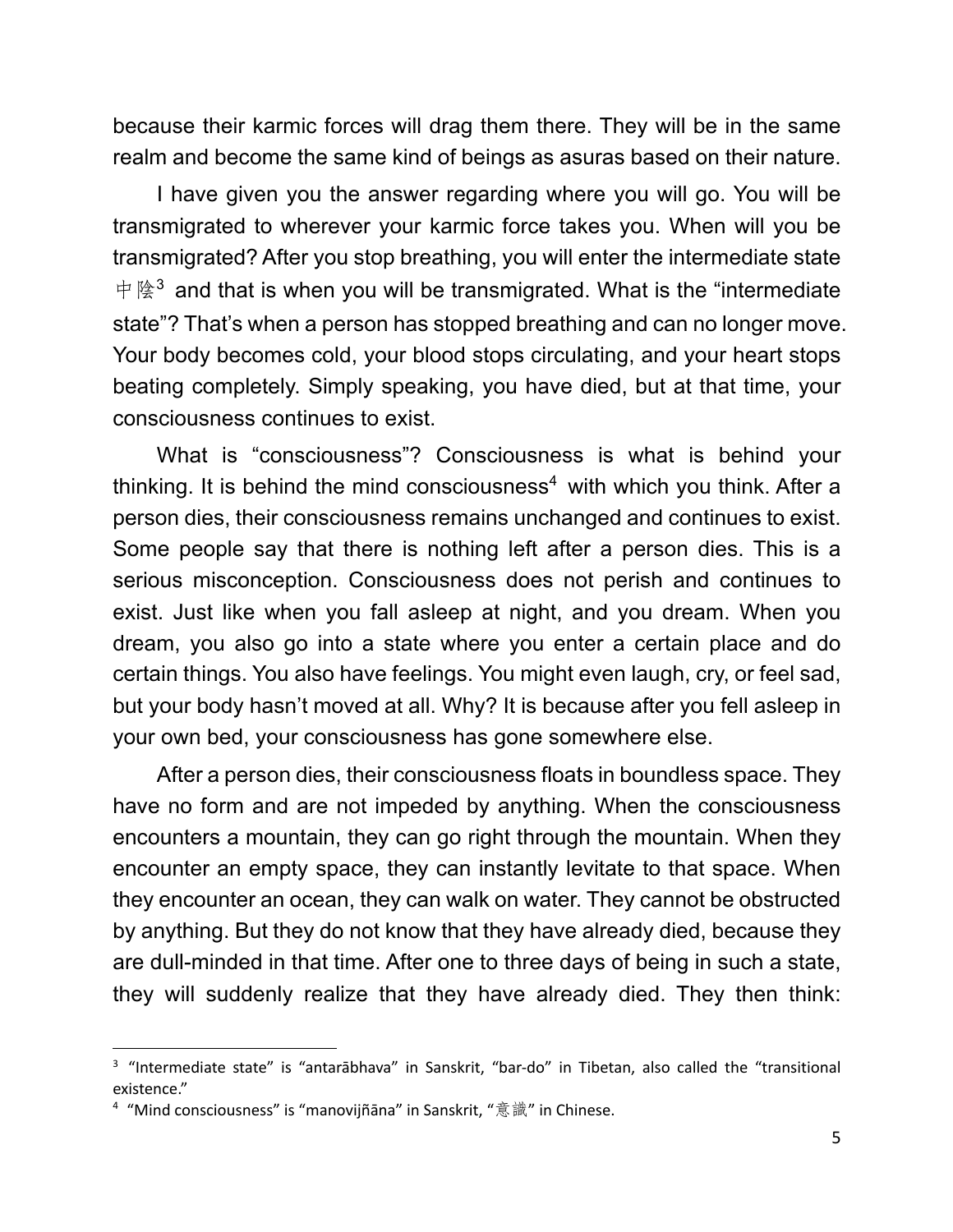"Something isn't right. Have I already died?" They begin to wonder. At that time, they no longer feel pain when they pinch themself. They no longer have anything. So, they start to panic. When they go home to look around, they realize that they can no longer return to their body. Their body has become a corpse and the blood in the corpse has already congealed.

At this time, they can see their family members. They call out to them, but their family member cannot hear their call. They see that their family members are very sad, but their family members are unable to hear or see them. Then, as time goes by, their transmigration will soon begin. That is to say, their karmic force gradually emerges. When their karmic force fully emerges, the realm where they will go is contingent on their state of mind. If their mind is full of hatred, they will be transmigrated to the realm of hatred. If their mind is full of greed and they crave the things that belong to other people, or if their mind is filled with cruelty, they will be transmigrated to the hungry ghost realm. This is how living beings are transmigrated to other realms. If their mind is full of goodness and kindness, they will be transmigrated to the realm of the heavenly beings. They will go to the heaven realm to be with God.

There are many different realms. Just now I said that there are six realms, but I didn't talk about each of those realms. I don't want to go into too much detail. Imparting Dharma with too much detail will confuse you.

Here is another situation: When people with rather light karmic force enter the intermediate state, they know immediately that they have died. It doesn't take them a few days to realize that. Some people know instantly that they have died, and they immediately start practicing Dharma. Once they enter the intermediate state, they start practicing Dharma. That's how they can quickly transmigrate to one of the upper realms.

Some people know the moment they have died. Some may take a few hours, one or two days, several days, or even dozens of days before they realize it. The time it takes for each person to realize that they have died varies. It is based on the qualities of who they are due to what they have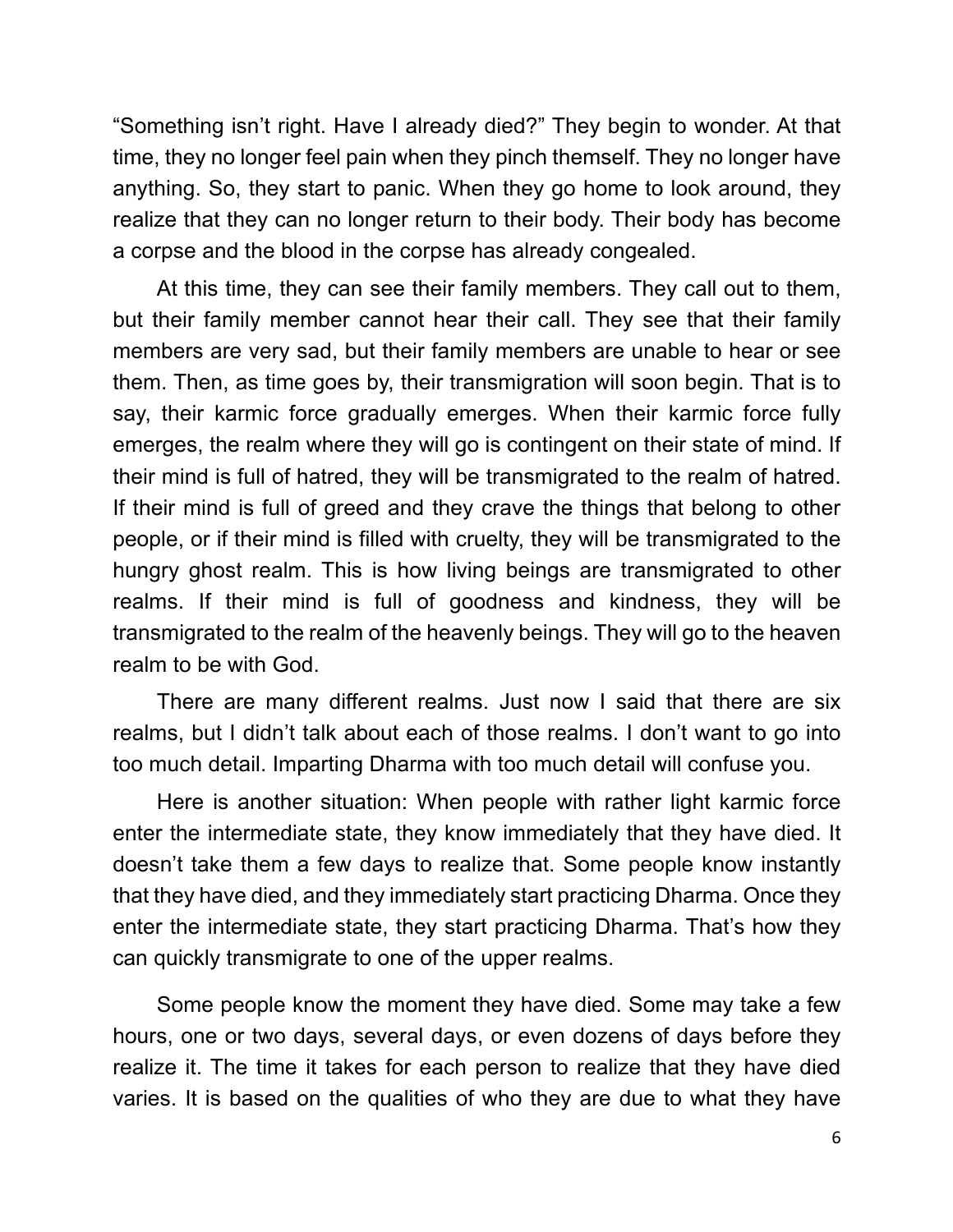done, as well as the good karma, sinful karma, and various kinds of karmic forces they have generated. Those are their qualities. Do you understand?

From the perspective of the truth, whether a person returns to this world, or goes to another world, is not up to them. Their karmic forces will cause them to be transmigrated to one of the realms during the intermediate state. In Buddhism, Buddha Dharma can completely and definitively resolve this. Through learning from Buddha to cultivate yourself, and by learning and practicing Dharma, you can control your own death and rebirth, and control where you will go. That involves learning from Buddha. It also involves learning Dharmas. The Dharmas were all imparted by Shakyamuni Buddha when the Buddha was in this world. Buddhism is meant mainly for resolving these problems for living beings: Enabling living beings to become liberated from the cycle of birth and death, as well as removing the pain and suffering of living beings. Buddhas and Bodhisattvas come to this world for no other purpose than to help pitiful living beings, to save them, and to enable them to attain liberation and accomplishment.

I have a suggestion for you. It would be best for you to read the English translation of my *Imparting the Absolute Truth Through the Heart Sutra*  $# \triangle \mathscr{H}$ 說真諦. Make good effort to read it several times, then you will understand the truth in Buddha Dharma. The translation will be completed as soon as possible, so that it can be published. Why has it taken so long? Because the translation must be done as responsibly for English-speaking people as for everyone else. It must not be done in a sloppy manner. The translation must be done rigorously to avoid misinterpretation.

You asked where you will go after you die if you will not be returning to this world. I have made it very clear to you. By learning from Buddha to cultivate yourself, you can go wherever you want. There was an eminent Buddhist practitioner, Dharma King Gar Tongstan 祿東贊法王, who was my disciple. When he decided upon his time to pass away, he immediately wrote me a farewell letter to pay final respects. When he finished writing the letter,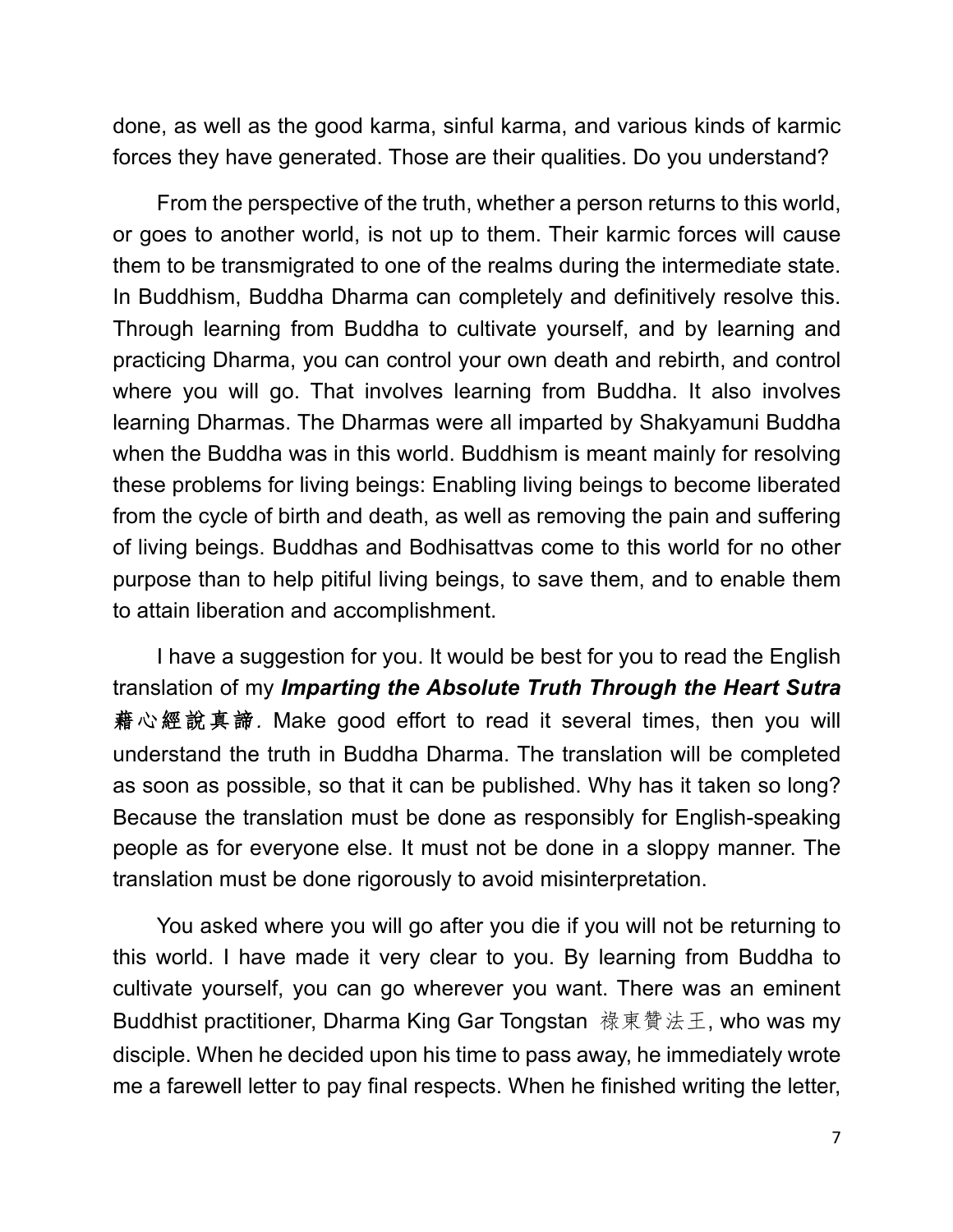he added this sentence: "I will pass away in the state of liberation before this ink dries." He meant that he would pass away in the state of liberation even before his letter's ink had dried. The moment he put down his pen, he passed away and went to the Buddha Land.

Another thing is, you must believe that not everyone in this world is very evil. No. There are very evil people, and there are also very good people. For example, the people sitting here are all very kind-hearted. Nonetheless, there are definitely too many evil people. I have a European American disciple. One day, he told me he was going to help somebody and needed to find an attorney. He had made a few phone calls, but the attorney hadn't answered the phone. He told me what happened and said: "Buddha Master, this is no good. I have to find another attorney."

I asked him why. He said: "I have called three times in three days during office hours. But no one has answered the phone. That means this is not a proper law office, at least, there is no office staff." He contacted another attorney and told me that one was no good either, because that attorney conducted business over his cell phone and didn't even have an office. He said that was awful. I asked him why that was awful. He said that he suspected they were both swindlers. I said, "How can there be so many swindlers?" His reply was just like what you were saying: "Buddha Master, there are so many swindlers."

I stared at him wide-eyed and asked him, "Is this true?" He said, "Yes, there are many of them." This disciple used to work in the Department of Homeland Security. He said to me, "Buddha Master, there are so many cheaters." That's why I feel his words are similar to yours: "There are many evil people." What you have said makes a lot of sense. In this world, people really need to quickly learn Buddha Dharma. Because in Buddha Dharma, everything is about loving-kindness and compassion; everything is aimed at helping living beings and benefitting living beings in all possible ways. Of course, by doing so, you will receive even more in return, because by being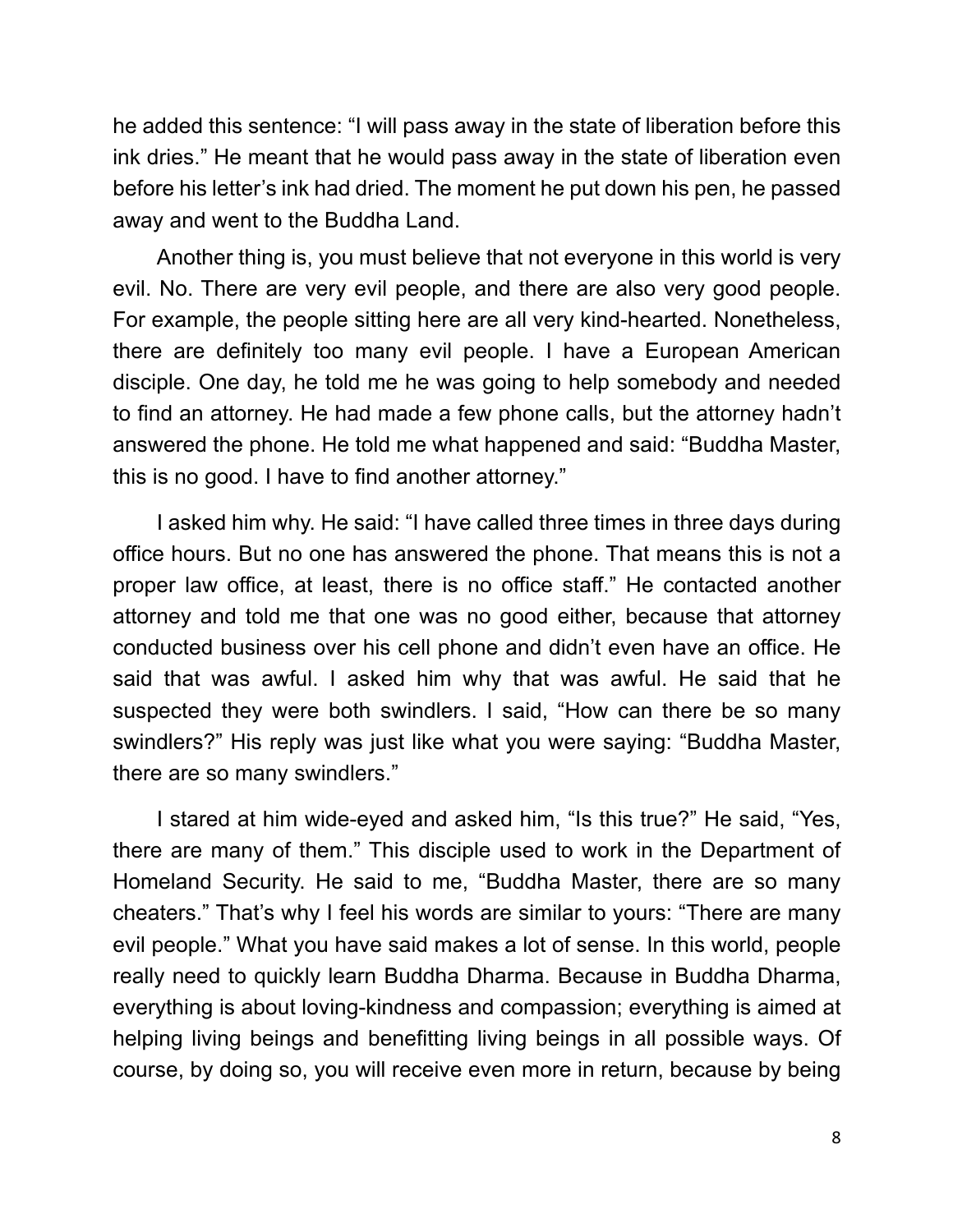kind, you will have planted good causes. You will have accumulated good fortune and wisdom.

(Translator: He said that perhaps after several thousand years, humanity will change for the better.)

That will depend on the development of causality. If there are more evil people, it will be worse for humanity. If there are fewer evil people and more good people, and if Buddhism flourishes in the world, humanity will definitely change for the better. At the present time, there are many truly evil people in all walks of life.

What I want to say today is, I have also experienced the things that you have said. It's true, this society is quite awful. Many people are very evil. But there are also very good people.

These are, more or less, the truths that I am telling you today. But you must read my book *Imparting the Absolute Truth through the Heart Sutra*. This will enable you to take many shortcuts.

(Translator: He and his wife hope that they can present a very small and insignificant gift to the Buddha Master. This is Canadian ice wine from Toronto, Ontario. This ice wine is really good, and it is not sold in regular wine stores. He hopes that this is an appropriate offering to the Buddha Master. They like this wine very much.)

First of all, thank you very much. Secondly, I must sincerely tell you that I do not accept offerings from anyone. All you have to do is to learn from Buddha to cultivate yourself and be a good person, then you can attain accomplishment in this lifetime and truly attain liberation and have control over your own death and rebirth. That will be the best gift you can give me.

(Translator: They want to say that this is not a big gift. This is just to express their regards. They hope that Your Holiness the Buddha will accept it.)